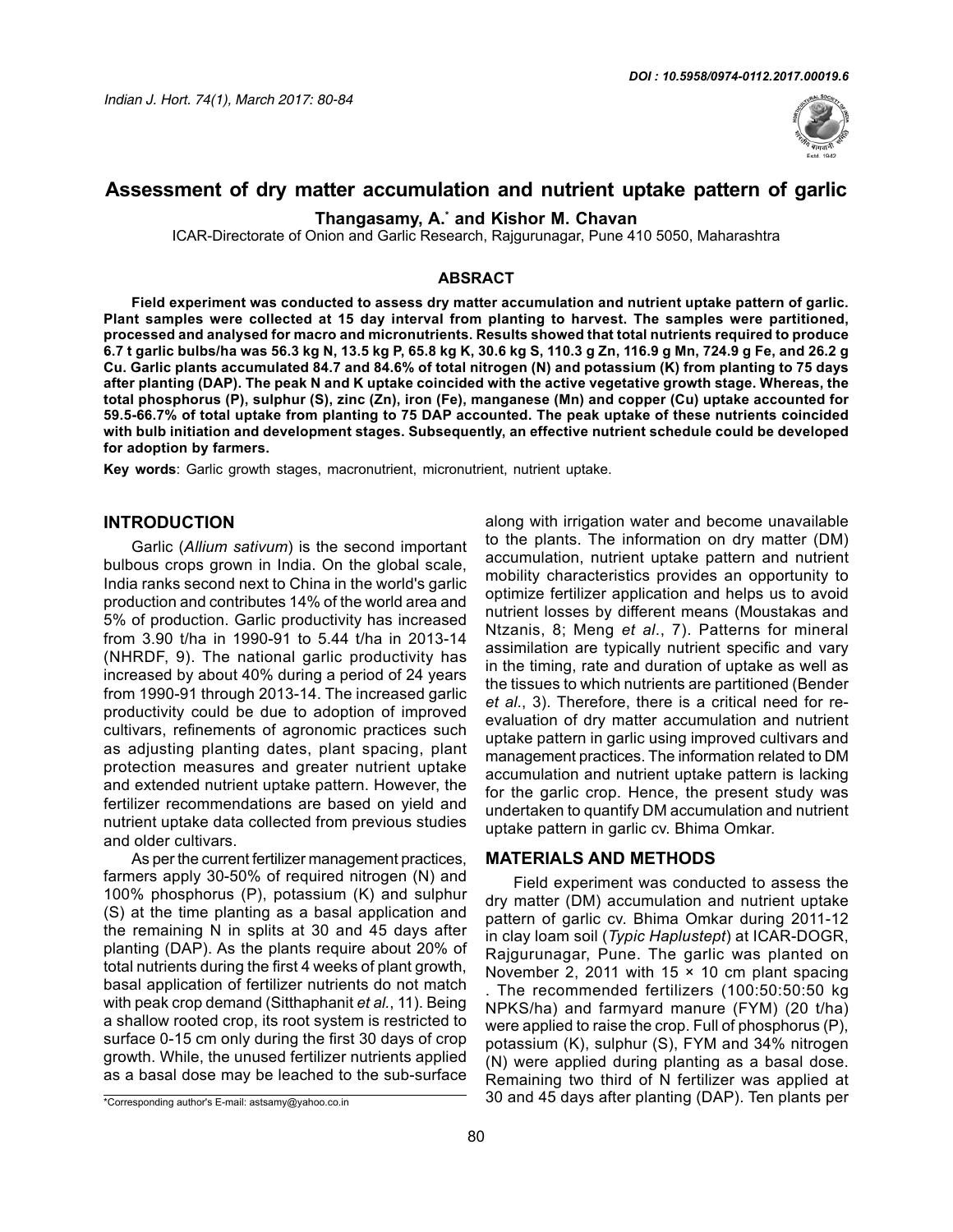plot was collected at 15 day interval from 30 to 120 DAP for assessing dry weight and nutrient analysis. Plant samples were partitioned into leaves and bulbs after washing. Later, samples were dried to a constant weight at 60°C and were used to determine the leaf and bulb dry weights. Dried samples were processed and analyzed for macro (N, P, K and S) and micronutrients (Fe, Mn, Zn and Cu) using standard procedures as described by Jackson (5). Nutrient uptake was calculated by multiplying plant nutrient concentration with the dry weight. Harvest index was calculated as the content of nutrients in the bulbs relative to the total aboveground nutrient uptake.

Cubic polynomial equation was used for predicting dry matter accumulation and nutrient uptake pattern. This equation illustrates the relationship between production and time. Hence, the growth rate, *i.e.* increase in production per unit time was calculated from the first derivative of the above equation. DM accumulation and nutrient uptake data recorded during the growth stages were fitted to the cubic polynomial equation using statistical analysis software (SAS) JMP version 10.2 after testing the data for fitness. The adjusted  $R<sup>2</sup>$  value between predicted and observed values is high and ensures statistical integrity of the curve. DM accumulation and nutrient uptake curves were prepared using the graph builder option in SAS JMP version 10.2.

#### **RESULTS AND DISCUSSION**

The results showed that dry matter (DM) accumulation in leaves increased slowly up to 15 days after planting (DAP) (Fig. 1). DM accumulation in leaves during initial 15 days accounted for 4.7% of total accumulation. The gradual accumulation during this period could be due to slow adaptation of the newly germinated plants to their new environment. DM accumulation rate in leaves increased rapidly after 15 days and reached the peak at 50 DAP. Whereas, after 50 days, the accumulation rate decreased and reached a negative value at 105 DAP. This decrease in DM accumulation in leaves was due to drying and shredding of older leaves (Harper, 4; Rodriguez *et al.*, 10). DM accumulation in bulbs progressed steadily after 30 days and reached the peak at harvest with the accumulation rate of 83.8 kg/ha/day. Total DM accumulation in garlic (leaves + bulbs) increased rapidly after 30 days and reached peak at 80 DAP. The accumulation rate decreased after 80 days and showed 37.8 kg/ha/day at 120 DAP. Total DM accumulation up to 75 days accounted for 49.4% of total accumulation. The remaining 50.6% were accumulated between 75 DAP and harvest, whereas, DM accumulation in bulbs during the same



**Fig. 1.** Dry matter accumulation pattern of garlic crop from planting to harvest.

period accounted for 70.9%. This increase in DM accumulation in bulbs 75 DAP could be partly due to remobilization and translocation of photosynthates accumulated in leaves to bulbs at maturity stage (Bender *et al*., 3). Similar pattern of DM accumulation was observed in onion bulb crop as well (Sullivan *et al*., 12; Thangasamy, 13).

Total N and K uptake increased slowly up to 15 DAP and rapidly thereafter. Peak N and K uptake rate was observed at 49 and 50 DAP, respectively. Total uptake rate was decreased and showed negative value at 105 DAPS. N and K uptake followed the similar trend of DM accumulation pattern in leaves. Alva *et al*. (1) and Bender *et al*. (3) have reported that DM accumulation in leaves was closely related with N. Total N and K uptake rate showed negative value at 105 DAP, whereas, the uptake rates in bulbs remained positive at 120 DAP. This indicated that the N accumulated in leaves could be remobilized and translocated to bulbs at maturity stages due to their higher mobility in phloem. Similar uptake pattern was observed in maize and soybean by Bender *et al*. (3) and Bender *et al*. (2). The total N and K uptake from planting to 75 DAP accounted 84.7 and 84.6 percent of total uptake. The remaining 15.3 and 15.4% of total N and K were accumulated from 75 days to till harvest. Similar uptake pattern was observed in wheat by Meng *et al*. (7) and in rice by Ye *et al*. (14). Peak N and K uptake coincided with active vegetative growth stage and showed that demand for these nutrients were higher during this stage. Bender *et al*. (3) reported that timing of nutrient acquisition was nutrient specific and associated with key growth stages. Application of these nutrients after 75 days is seldom effective in increasing the nutrient use efficiency and garlic yield. Similar observations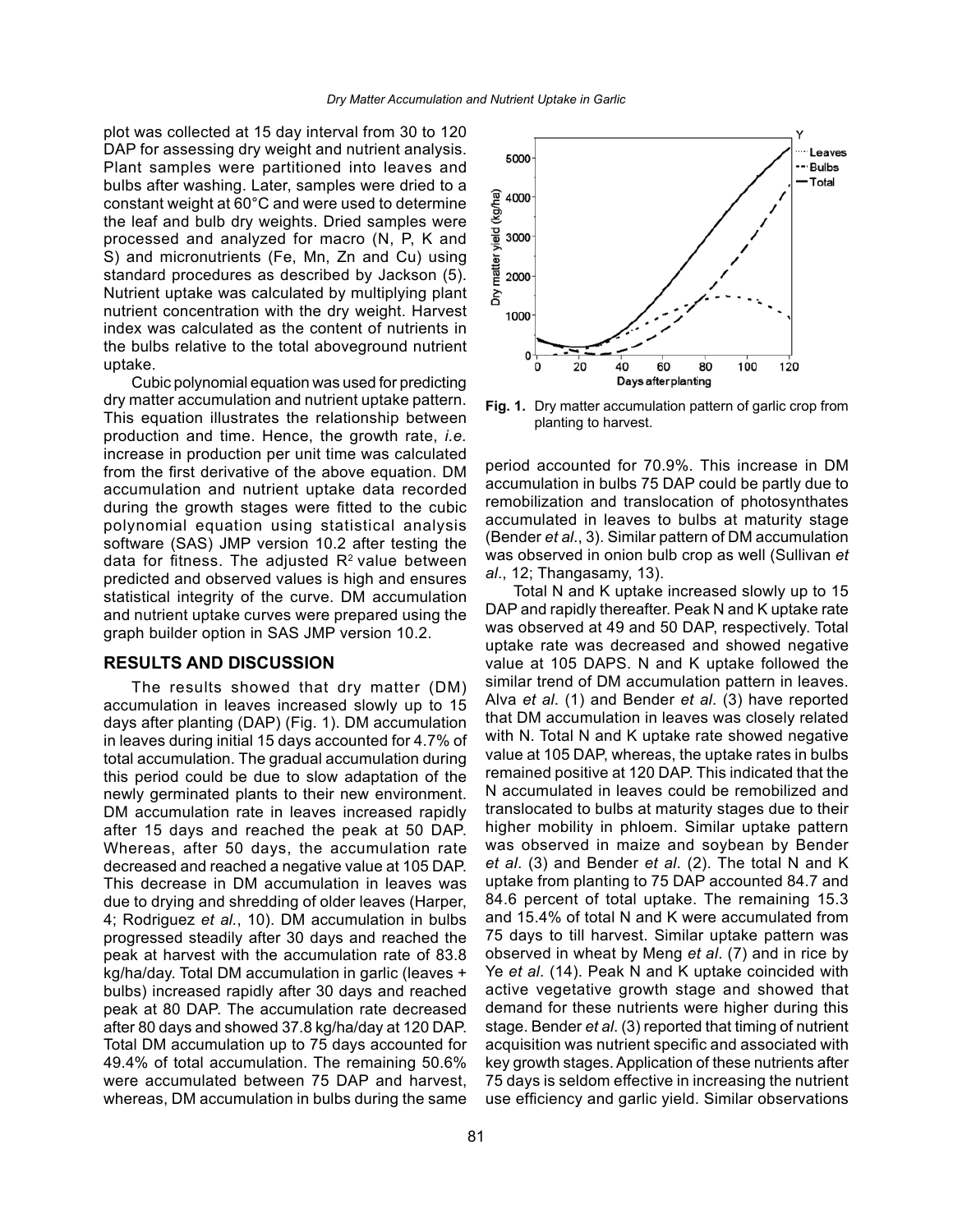were recorded in onion bulb crop (Sullivan *et al*., 12; Thangasamy, 13) and maize (Karlen *et al.*, 6; Bender *et al*., 3).

Total phosphorus (P) and sulphur (S) uptake increased slowly up to 20 DAP and rapidly thereafter (Fig. 2 & 3). Total P and S uptake rate attainted peak at 70 and 64 DAP, respectively. Unlike N and K, P and S uptake followed total DM accumulation pattern. The uptake rate in bulbs continued to increase till harvest at 120 DAP, whereas, total P and S uptake rate showed 0.04 and 0.02 kg/ha/day, respectively. This could be due to remobilization of P and S accumulated in leaves to bulbs during maturity stage due to their high mobility in phloem (Bender *et al*., 2). P and S uptake from planting to 75 DAP accounted for 59.5 and 63.7% of total



**Fig. 2.** Major nutrient uptake pattern in garlic.



uptake. While, remaining quantity of these nutrients were removed between 75 and 120 DAP. Peak P and S uptake coincide with bulb initiation and bulb development stages. Sullivan *et al.* (12) reported that these nutrients are essential for onion bulb initiation and development in onion.

Micronutrient uptakes increased slowly up to 20 DAP and rapidly after 20 days (Fig. 4 & 5). The peak uptake a rate of Zn, Fe and Cu was observed at 64-65 DAP, while, at 57 DAP, the peak Mn uptake occurred. The total uptake rates of all these nutrients showed negative value at 120 DAP. Micronutrients uptake pattern followed a similar trend as that of total DM accumulation. Unlike N, P, K and S uptake, the micronutrient uptake rate in bulbs and total uptake rate decreased at maturity stages. This indicated that these nutrients are immobile in phloem and could not be translocated from leaves to bulbs. Similar results were previously reported in transgenic maize (Bender



**Fig. 4.** Micronutrient uptake pattern in garlic.



**Fig. 3.** Major nutrient uptake rate in garlic. **Fig. 5.** Micronutrient uptake rate in garlic.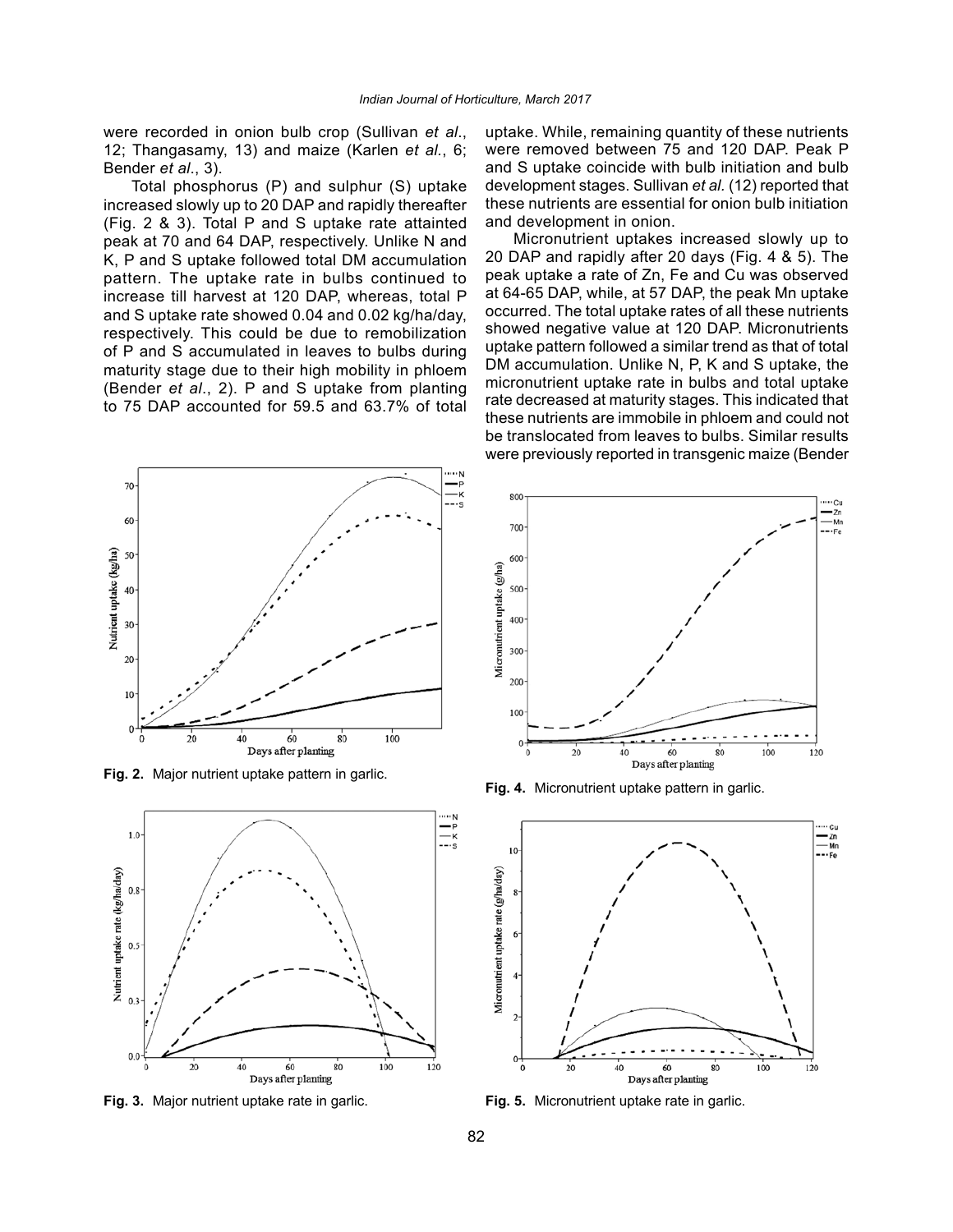*et al*., 3) and soybean (Bender *et al*., 2). Micronutrient uptake pattern showed that season-long supply of these nutrients are required for obtaining higher bulb yield. Like P and S, total Zn, Fe and Cu uptake from planting to 75 DAP accounted for 64.0, 65.7 and 66.7% of total uptake and acquired the remaining quantity after 75 days. The peak uptake rate of these nutrients coincided with bulb initiation and development stages and showed that these elements are essential for bulb initiation and development. Whilst, Mn followed similar trend as that of N and K uptake pattern.

The garlic crop as such accumulated 82.4% of total biomass in bulbs compared to 17.6% in leaves (Table 1). This crop removed 56.3 kg N, 13.5 kg P, 65.8 kg K, 30.6 kg S, 110.3 g Zn, 116.9 g Mn, 724.9 g Fe, and 26.2 g Cu to produce 6.7 t garlic bulbs/ha. Total N, P, K and S uptake in bulbs accounted for 71.5, 84.2, 64.4 and 93.8% of total uptake, respectively. The plants removed 87.0% Fe, 84.9% Cu, 84.0% Zn and 61.1% Mn in bulbs. The nutrients moved to economic part (bulbs) were high compared to leaves. Among different nutrients analysed, more than 80% of nutrients were accumulated in bulbs except for K and Mn. Concentration of K and Mn were higher in leaves compared to bulbs. Similar results were observed in onion bulb crop (Thangasamy, 13) and soybean (Bender *et al*., 2). The nutrient harvested in bulbs needs to be replaced through fertilizers and manures for sustaining soil health and productivity, whereas, the nutrients accumulated in above ground portion could be recycled through reincorporation of the same.

Our results showed that N and K demand was higher during active vegetative growth stage (15 to 75 days). Comparatively, peak P and S coincided with bulb initiation and development stages. However,

**Table 1.** Nutrient uptake in leaves and bulbs of the garlic and harvest index.

| Dry matter/<br>nutrient  | Dry matter/<br>nutrient uptake |             |        | Harvest<br>index |
|--------------------------|--------------------------------|-------------|--------|------------------|
|                          | l eaf                          | <b>Bulb</b> | Total  | $(\%)$           |
| Dry matter yield (kg/ha) | 923.0                          | 4329.0      | 5253.0 | 82.4             |
| Nitrogen (kg/ha)         | 16.0                           | 40.2        | 56.3   | 71.5             |
| Phosphorus (kg/ha)       | 2.1                            | 11.4        | 13.5   | 84.2             |
| Potassium (kg/ha)        | 23.4                           | 42.4        | 65.8   | 64.4             |
| Sulphur (kg/ha)          | 1.9                            | 28.7        | 30.6   | 93.8             |
| Zinc $(g/ha)$            | 17.7                           | 92.7        | 110.3  | 84.0             |
| Manganese (g/ha)         | 45.5                           | 71.3        | 116.9  | 61.1             |
| Iron $(g/ha)$            | 93.9                           | 631.0       | 724.9  | 87.0             |
| Copper (g/ha)            | 3.9                            | 22.2        | 26.2   | 84.9             |

farmers apply large quantity of fertilizers (25-50% N and full dose of PKS) at the time of planting. Application of large quantities of fertilizers before planting is likely to move beyond root zone along with irrigation water; while, application during maturity (after 75 days) is seldom effective in increasing nutrient use efficiency and bulb yield. The fertilizer application should coincide with rapid nutrient uptake stages to increase yield and nutrient use efficiency. Due to immobility of micronutrients in phloem, the season-long supply of micronutrients is essential to improve the yield and quality of bulbs. The data generated from this experiment will provide an opportunity to optimize fertilizer scheduling to increase nutrient use efficiency and bulb yield.

## **REFERENCES**

- 1. Alva, A.K., Hodges, R.A., Boydston, R.A. and Collins, H.P. 2002. Dry matter and nitrogen accumulations and partitioning in two potato cultivars. *J. Plant Nutr.* **25**: 1621-30.
- 2. Bender, R.R., Haegele, J.W. and Below, F.E. 2015. Nutrient uptake, partitioning, and remobilization in modern soybean varieties. *Agron. J.* **107**: 563-73.
- 3. Bender, R.R., Haegele, J.W., Ruffo, M.L. and Below, F.E. 2013. Nutrient uptake, partitioning and remobilization in modern transgenic insect protected maize hybrids. *Agron. J.* **105**: 161-70.
- 4. Harper, J.E. 1971. Seasonal nutrient uptake and accumulation patterns in soybeans. *Crop Sci.* **11**: 347-50.
- 5. Jackson, M.L. 1967. *Soil Chemical Analysis*, Prentice Hall of India Private Limited, New Delhi, India, 498 p.
- 6. Karlen, D.L., Flannery, R.L. and Sadler, E.J. 1988. Aerial accumulation and partitioning by corn. *Agron. J.* **80**: 232-42.
- 7. Meng, Q., Yue, S., Chen, X., Cui, Z., Ye, Y., Ma, W., Tong, Y. and Zhang, F. 2013. Understanding dry matter and nitrogen accumulation with timecourse for high-yielding wheat production in China. *PLoS ONE.* **8**: e68783. doi:10.1371/ journal. pone.0068783.
- 8. Moustakas, N.K. and Ntzanis, H. 2005. Dry matter accumulation and nutrient uptake in fluecured tobacco (*Nicotiana tabacum* L.). *Field Crops Res.* **94**: 1-13.